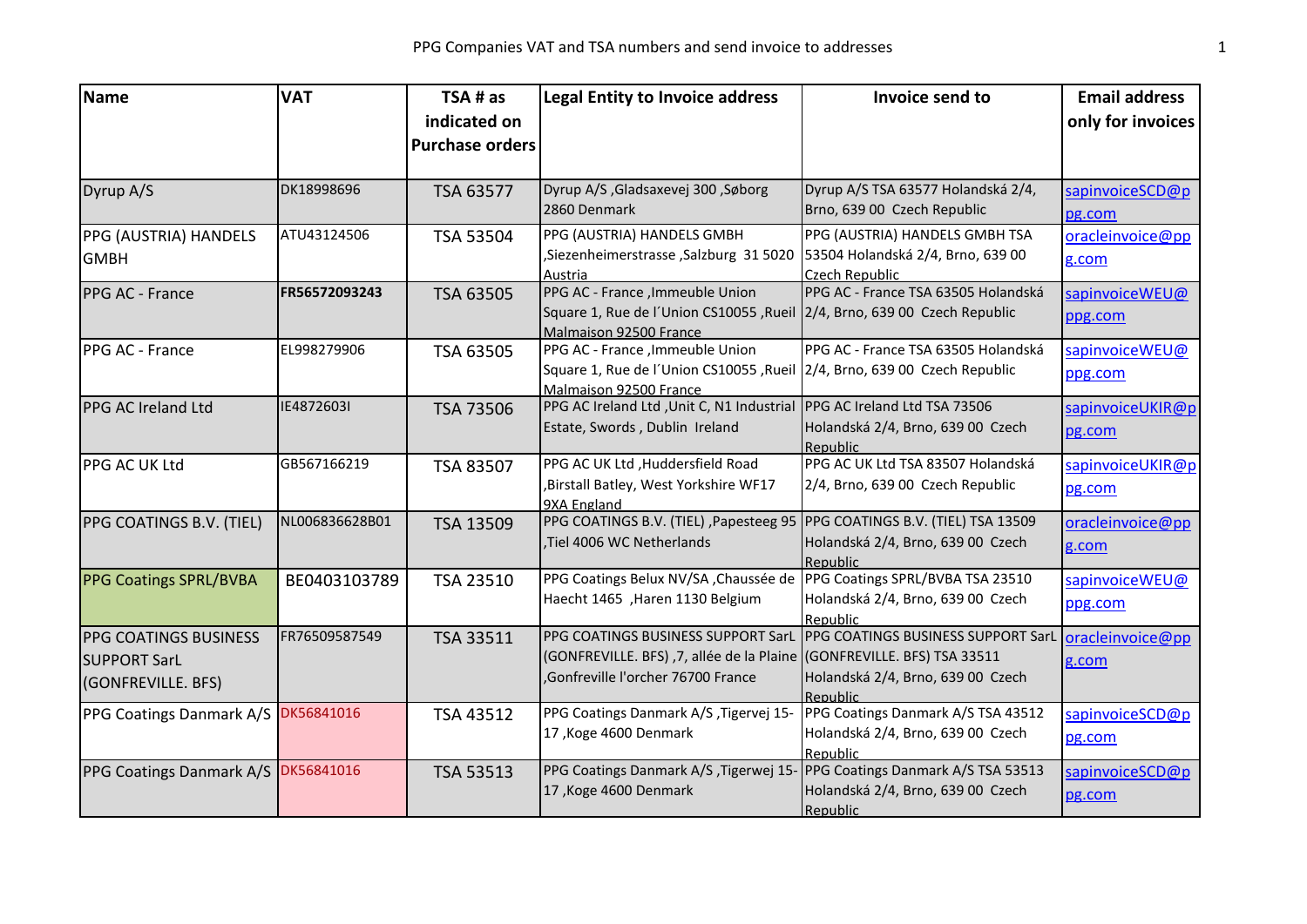| <b>Name</b>                     | <b>VAT</b>          | TSA # as               | <b>Legal Entity to Invoice address</b>             | Invoice send to                                              | <b>Email address</b> |
|---------------------------------|---------------------|------------------------|----------------------------------------------------|--------------------------------------------------------------|----------------------|
|                                 |                     | indicated on           |                                                    |                                                              | only for invoices    |
|                                 |                     | <b>Purchase orders</b> |                                                    |                                                              |                      |
|                                 |                     |                        |                                                    |                                                              |                      |
| PPG Coatings Deutschland        | DE124086823         | TSA 63514              | PPG Coatings Deutschland GmbH, An                  | PPG Coatings Deutschland GmbH TSA                            | sapinvoiceWEU@       |
| GmbH                            |                     |                        | der Halde 1, 44805 Bochum                          | 63514 Holandská 2/4, Brno, 639 00<br>Czech Republic          | ppg.com              |
| <b>PPG Coatings Deutschland</b> | DE124086823         | TSA 73515              | PPG Coatings Deutschland GmbH, An                  | PPG Coatings Deutschland GmbH TSA                            | sapinvoiceWEU@       |
| GmbH                            |                     |                        | der Halde 1, 44805 Bochum                          | 73515 Holandská 2/4, Brno, 639 00<br>Czech Republic          | ppg.com              |
| <b>PPG Coatings Deutschland</b> | multiple, as on     | TSA 93508              | PPG Coatings Deutschland GmbH, An                  | PPG Coatings Deutschland GmbH TSA                            | sapinvoiceWEU@       |
| GmbH                            | Purchase Order by   |                        | der Halde 1, 44805 Bochum                          | 93508 Holandská 2/4, Brno, 639 00                            | ppg.com              |
|                                 | country of delivery |                        |                                                    | Czech Republic                                               |                      |
| PPG Coatings Europe B.V.        | NL811239482B01      | TSA 83516              | PPG Coatings Europe B.V., Oceanenweg               | PPG Coatings Europe B.V. TSA 83516                           | sapinvoiceWEU@       |
|                                 |                     |                        | 2, Amsterdam 1047 BB Netherlands                   | Holandská 2/4, Brno, 639 00 Czech                            | ppg.com              |
|                                 |                     |                        | PPG COATINGS MANUFACTURING SarL                    | Republic<br>PPG COATINGS MANUFACTURING SarL                  |                      |
| PPG COATINGS                    | FR53509588091       | TSA 13518              | (GONFREVILLE. CM) ,7, allée de la Plaine           | (GONFREVILLE. CM) TSA 13518                                  | oracleinvoice@pp     |
| <b>MANUFACTURING SarL</b>       |                     |                        | Gonfreville l'orcher 76700 France                  | Holandská 2/4, Brno, 639 00 Czech                            | g.com                |
| (GONFREVILLE. CM)               |                     |                        |                                                    | Republic                                                     |                      |
| <b>PPG Coatings Nederland</b>   | FR22521599720       | <b>TSA 23519</b>       | PPG Coatings Nederland BV                          | PPG Coatings Nederland BV TSA 23519                          | sapinvoiceWEU@       |
| <b>BV</b>                       |                     |                        | ,Amsterdamseweg 14, Uithoorn 1422                  | Holandská 2/4, Brno, 639 00 Czech                            | ppg.com              |
| <b>PPG Coatings Nederland</b>   | NL001622006B01      | TSA 23519              | <b>AD Netherlands</b><br>PPG Coatings Nederland BV | Republic<br>PPG Coatings Nederland BV TSA 23519              | sapinvoiceWEU@       |
| <b>BV</b>                       |                     |                        | ,Amsterdamseweg 14, Uithoorn 1422                  | Holandská 2/4, Brno, 639 00 Czech                            | ppg.com              |
|                                 |                     |                        | AD Netherlands                                     | Republic                                                     |                      |
| <b>PPG Coatings Norway AS</b>   | NO979362536         | TSA 33520              | PPG Coatings Norway AS                             | , Risavika PPG Coatings Norway AS<br><b>TSA</b>              | sapinvoiceSCD@p      |
|                                 |                     |                        | Havnering 247, Tananger, OSLO 4098                 | 33520 Holandská 2/4, Brno, 639 00                            | pg.com               |
| PPG Coatings Poland Sp Zo       | PL5861929349        |                        | Norway<br>PPG Coatings Poland Sp Zo, ul. Luzycka   | <b>Czech Republic</b><br>PPG Coatings Poland Sp Zo TSA 43521 |                      |
|                                 |                     | TSA 43521              | 8A, 81-537 Gdynia                                  | Holandská 2/4, Brno, 639 00 Czech                            | sapinvoice@ppg.c     |
|                                 |                     |                        |                                                    | Republic                                                     | om                   |
| PPG COATINGS S.A.               | FR38384504064       | TSA 53522              | PPG COATINGS S.A. (GONFREVILLE. LSC)               | PPG COATINGS S.A. (GONFREVILLE. LSC)                         | oracleinvoice@pp     |
| (GONFREVILLE. LSC)              |                     |                        | ,7, allée de la Plaine , Gonfreville l'orcher      | TSA 53522 Holandská 2/4, Brno, 639 00                        | g.com                |
|                                 |                     |                        | 76700 France                                       | <b>Czech Republic</b>                                        |                      |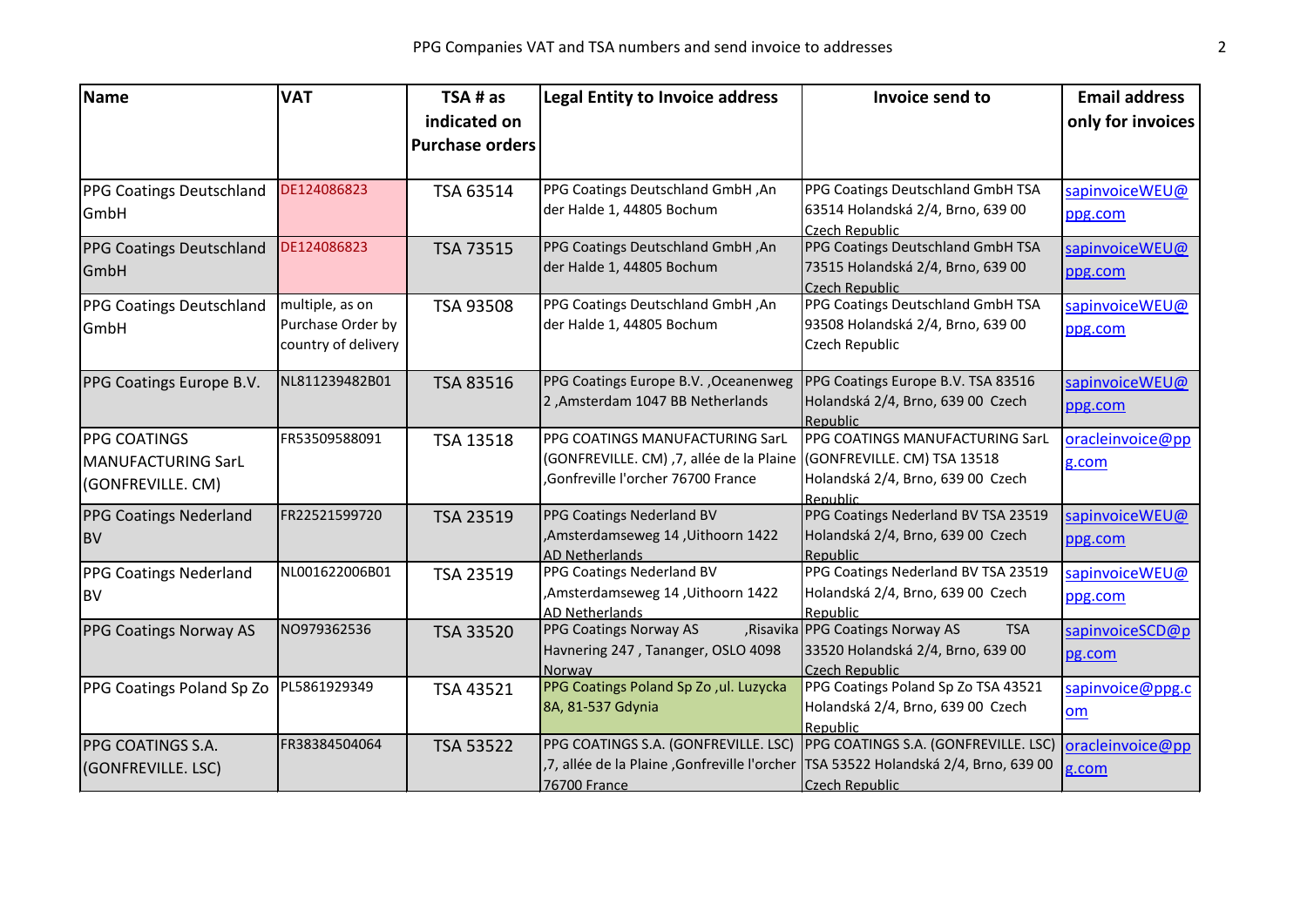| indicated on<br><b>Purchase orders</b><br>ESA28103729<br>PPG Coatings Spain S.A., Plaza de<br>PPG Coatings Spain S.A. TSA 63523<br>TSA 63523<br>PPG Coatings Spain S.A.<br>Holandská 2/4, Brno, 639 00 Czech<br>España 12 - 1A , Madrid 28008 Spain<br>ppg.com<br>Republic<br>PPG Coatings SPRL/BVBA, Chaussée de<br>PPG Coatings SPRL/BVBA TSA 73524<br>PPG Coatings SPRL/BVBA<br>TSA 73524<br>Haecht 1465 , Haren 1130 Belgium<br>Holandská 2/4, Brno, 639 00 Czech<br>ppg.com<br>BE0403103789<br>Republic<br>PPG Coatings SPRL/BVBA TSA 83525<br>PPG Coatings SPRL/BVBA, Chaussée de<br>multiple, as on<br>PPG Coatings SPRL/BVBA<br>TSA 83525<br>Purchase Order by<br>Haecht 1465 , Haren 1130 Belgium<br>Holandská 2/4, Brno, 639 00 Czech<br>ppg.com<br>country of delivery<br>Republic<br>CZ27199789<br>PPG CZECH REPUBLIC. S.R.O., Holandska<br>PPG CZECH REPUBLIC. S.R.O. TSA 93526<br>PPG CZECH REPUBLIC.<br>TSA 93526<br>6, Brno 63900 Czech Republic<br>Holandská 2/4, Brno, 639 00 Czech<br>S.R.O.<br>g.com<br>Republic<br>PPG Deco Czech a.s. TSA 13527<br>PPG Deco Czech a.s. , Břasy, č.p. 223<br>CZ26052555<br>PPG Deco Czech a.s.<br>TSA 13527<br>sapinvoice@ppg.c<br>Břasy 338 24 Czech Republic<br>Holandská 2/4, Brno, 639 00 Czech<br>om<br>Republic<br>PPG Deco Polska (Ostrow) TSA 33574<br>PPG Deco Polska , ul. Kwidzynska 8<br>PL8951760602<br>PPG Deco Polska (Ostrow)<br>TSA 33574<br>, Wroclaw 51-416 Poland<br>Holandská 2/4, Brno, 639 00 Czech<br>om<br>Republic<br>PPG Deco Polska (Wroclaw)<br>PL8951760602<br>PPG Deco Polska ,ul.Kwidzynska 8<br>PPG Deco Polska<br>TSA 23528<br>, Wroclaw 51-416 Poland<br>TSA 23528 Holandská 2/4, Brno, 639 00<br>(Wroclaw)<br><b>om</b><br>Czech Republic<br>SK2020423680<br>PPG Deco Slovakia, s.r.o., Kamenná 11<br>PPG Deco Slovakia, s.r.o. TSA 33529<br>PPG Deco Slovakia, s.r.o.<br>TSA 33529<br>, Žilina 010 01 Slovakia<br>Holandská 2/4, Brno, 639 00 Czech<br>om<br>Republic<br>PPG DEUTSCHLAND BUSINESS SUPPORT<br>DE126877348<br>PPG DEUTSCHLAND BUSINESS SUPPORT | <b>Name</b>     | <b>VAT</b> | TSA # as  | <b>Legal Entity to Invoice address</b> | Invoice send to | <b>Email address</b> |
|--------------------------------------------------------------------------------------------------------------------------------------------------------------------------------------------------------------------------------------------------------------------------------------------------------------------------------------------------------------------------------------------------------------------------------------------------------------------------------------------------------------------------------------------------------------------------------------------------------------------------------------------------------------------------------------------------------------------------------------------------------------------------------------------------------------------------------------------------------------------------------------------------------------------------------------------------------------------------------------------------------------------------------------------------------------------------------------------------------------------------------------------------------------------------------------------------------------------------------------------------------------------------------------------------------------------------------------------------------------------------------------------------------------------------------------------------------------------------------------------------------------------------------------------------------------------------------------------------------------------------------------------------------------------------------------------------------------------------------------------------------------------------------------------------------------------------------------------------------------------------------------------------------------------------------------------------------------------------------------------------------------------------------------------------------|-----------------|------------|-----------|----------------------------------------|-----------------|----------------------|
|                                                                                                                                                                                                                                                                                                                                                                                                                                                                                                                                                                                                                                                                                                                                                                                                                                                                                                                                                                                                                                                                                                                                                                                                                                                                                                                                                                                                                                                                                                                                                                                                                                                                                                                                                                                                                                                                                                                                                                                                                                                        |                 |            |           |                                        |                 | only for invoices    |
|                                                                                                                                                                                                                                                                                                                                                                                                                                                                                                                                                                                                                                                                                                                                                                                                                                                                                                                                                                                                                                                                                                                                                                                                                                                                                                                                                                                                                                                                                                                                                                                                                                                                                                                                                                                                                                                                                                                                                                                                                                                        |                 |            |           |                                        |                 |                      |
|                                                                                                                                                                                                                                                                                                                                                                                                                                                                                                                                                                                                                                                                                                                                                                                                                                                                                                                                                                                                                                                                                                                                                                                                                                                                                                                                                                                                                                                                                                                                                                                                                                                                                                                                                                                                                                                                                                                                                                                                                                                        |                 |            |           |                                        |                 |                      |
|                                                                                                                                                                                                                                                                                                                                                                                                                                                                                                                                                                                                                                                                                                                                                                                                                                                                                                                                                                                                                                                                                                                                                                                                                                                                                                                                                                                                                                                                                                                                                                                                                                                                                                                                                                                                                                                                                                                                                                                                                                                        |                 |            |           |                                        |                 | sapinvoiceWEU@       |
|                                                                                                                                                                                                                                                                                                                                                                                                                                                                                                                                                                                                                                                                                                                                                                                                                                                                                                                                                                                                                                                                                                                                                                                                                                                                                                                                                                                                                                                                                                                                                                                                                                                                                                                                                                                                                                                                                                                                                                                                                                                        |                 |            |           |                                        |                 |                      |
|                                                                                                                                                                                                                                                                                                                                                                                                                                                                                                                                                                                                                                                                                                                                                                                                                                                                                                                                                                                                                                                                                                                                                                                                                                                                                                                                                                                                                                                                                                                                                                                                                                                                                                                                                                                                                                                                                                                                                                                                                                                        |                 |            |           |                                        |                 | sapinvoiceWEU@       |
|                                                                                                                                                                                                                                                                                                                                                                                                                                                                                                                                                                                                                                                                                                                                                                                                                                                                                                                                                                                                                                                                                                                                                                                                                                                                                                                                                                                                                                                                                                                                                                                                                                                                                                                                                                                                                                                                                                                                                                                                                                                        |                 |            |           |                                        |                 |                      |
|                                                                                                                                                                                                                                                                                                                                                                                                                                                                                                                                                                                                                                                                                                                                                                                                                                                                                                                                                                                                                                                                                                                                                                                                                                                                                                                                                                                                                                                                                                                                                                                                                                                                                                                                                                                                                                                                                                                                                                                                                                                        |                 |            |           |                                        |                 | sapinvoiceWEU@       |
|                                                                                                                                                                                                                                                                                                                                                                                                                                                                                                                                                                                                                                                                                                                                                                                                                                                                                                                                                                                                                                                                                                                                                                                                                                                                                                                                                                                                                                                                                                                                                                                                                                                                                                                                                                                                                                                                                                                                                                                                                                                        |                 |            |           |                                        |                 |                      |
|                                                                                                                                                                                                                                                                                                                                                                                                                                                                                                                                                                                                                                                                                                                                                                                                                                                                                                                                                                                                                                                                                                                                                                                                                                                                                                                                                                                                                                                                                                                                                                                                                                                                                                                                                                                                                                                                                                                                                                                                                                                        |                 |            |           |                                        |                 |                      |
|                                                                                                                                                                                                                                                                                                                                                                                                                                                                                                                                                                                                                                                                                                                                                                                                                                                                                                                                                                                                                                                                                                                                                                                                                                                                                                                                                                                                                                                                                                                                                                                                                                                                                                                                                                                                                                                                                                                                                                                                                                                        |                 |            |           |                                        |                 | oracleinvoice@pp     |
|                                                                                                                                                                                                                                                                                                                                                                                                                                                                                                                                                                                                                                                                                                                                                                                                                                                                                                                                                                                                                                                                                                                                                                                                                                                                                                                                                                                                                                                                                                                                                                                                                                                                                                                                                                                                                                                                                                                                                                                                                                                        |                 |            |           |                                        |                 |                      |
|                                                                                                                                                                                                                                                                                                                                                                                                                                                                                                                                                                                                                                                                                                                                                                                                                                                                                                                                                                                                                                                                                                                                                                                                                                                                                                                                                                                                                                                                                                                                                                                                                                                                                                                                                                                                                                                                                                                                                                                                                                                        |                 |            |           |                                        |                 |                      |
|                                                                                                                                                                                                                                                                                                                                                                                                                                                                                                                                                                                                                                                                                                                                                                                                                                                                                                                                                                                                                                                                                                                                                                                                                                                                                                                                                                                                                                                                                                                                                                                                                                                                                                                                                                                                                                                                                                                                                                                                                                                        |                 |            |           |                                        |                 |                      |
|                                                                                                                                                                                                                                                                                                                                                                                                                                                                                                                                                                                                                                                                                                                                                                                                                                                                                                                                                                                                                                                                                                                                                                                                                                                                                                                                                                                                                                                                                                                                                                                                                                                                                                                                                                                                                                                                                                                                                                                                                                                        |                 |            |           |                                        |                 |                      |
|                                                                                                                                                                                                                                                                                                                                                                                                                                                                                                                                                                                                                                                                                                                                                                                                                                                                                                                                                                                                                                                                                                                                                                                                                                                                                                                                                                                                                                                                                                                                                                                                                                                                                                                                                                                                                                                                                                                                                                                                                                                        |                 |            |           |                                        |                 | sapinvoice@ppg.c     |
|                                                                                                                                                                                                                                                                                                                                                                                                                                                                                                                                                                                                                                                                                                                                                                                                                                                                                                                                                                                                                                                                                                                                                                                                                                                                                                                                                                                                                                                                                                                                                                                                                                                                                                                                                                                                                                                                                                                                                                                                                                                        |                 |            |           |                                        |                 |                      |
|                                                                                                                                                                                                                                                                                                                                                                                                                                                                                                                                                                                                                                                                                                                                                                                                                                                                                                                                                                                                                                                                                                                                                                                                                                                                                                                                                                                                                                                                                                                                                                                                                                                                                                                                                                                                                                                                                                                                                                                                                                                        |                 |            |           |                                        |                 |                      |
|                                                                                                                                                                                                                                                                                                                                                                                                                                                                                                                                                                                                                                                                                                                                                                                                                                                                                                                                                                                                                                                                                                                                                                                                                                                                                                                                                                                                                                                                                                                                                                                                                                                                                                                                                                                                                                                                                                                                                                                                                                                        |                 |            |           |                                        |                 | sapinvoice@ppg.c     |
|                                                                                                                                                                                                                                                                                                                                                                                                                                                                                                                                                                                                                                                                                                                                                                                                                                                                                                                                                                                                                                                                                                                                                                                                                                                                                                                                                                                                                                                                                                                                                                                                                                                                                                                                                                                                                                                                                                                                                                                                                                                        |                 |            |           |                                        |                 |                      |
|                                                                                                                                                                                                                                                                                                                                                                                                                                                                                                                                                                                                                                                                                                                                                                                                                                                                                                                                                                                                                                                                                                                                                                                                                                                                                                                                                                                                                                                                                                                                                                                                                                                                                                                                                                                                                                                                                                                                                                                                                                                        |                 |            |           |                                        |                 |                      |
|                                                                                                                                                                                                                                                                                                                                                                                                                                                                                                                                                                                                                                                                                                                                                                                                                                                                                                                                                                                                                                                                                                                                                                                                                                                                                                                                                                                                                                                                                                                                                                                                                                                                                                                                                                                                                                                                                                                                                                                                                                                        |                 |            |           |                                        |                 | sapinvoice@ppg.c     |
|                                                                                                                                                                                                                                                                                                                                                                                                                                                                                                                                                                                                                                                                                                                                                                                                                                                                                                                                                                                                                                                                                                                                                                                                                                                                                                                                                                                                                                                                                                                                                                                                                                                                                                                                                                                                                                                                                                                                                                                                                                                        |                 |            |           |                                        |                 |                      |
|                                                                                                                                                                                                                                                                                                                                                                                                                                                                                                                                                                                                                                                                                                                                                                                                                                                                                                                                                                                                                                                                                                                                                                                                                                                                                                                                                                                                                                                                                                                                                                                                                                                                                                                                                                                                                                                                                                                                                                                                                                                        |                 |            |           |                                        |                 |                      |
|                                                                                                                                                                                                                                                                                                                                                                                                                                                                                                                                                                                                                                                                                                                                                                                                                                                                                                                                                                                                                                                                                                                                                                                                                                                                                                                                                                                                                                                                                                                                                                                                                                                                                                                                                                                                                                                                                                                                                                                                                                                        | PPG DEUTSCHLAND |            | TSA 43530 |                                        |                 | oracleinvoice@pp     |
| GmbH, Stackenbergstrasse 34<br>GmbH TSA 43530 Holandská 2/4, Brno,<br><b>BUSINESS SUPPORT GmbH</b><br>g.com<br>, Wuppertal 42329 Germany<br>639 00 Czech Republic                                                                                                                                                                                                                                                                                                                                                                                                                                                                                                                                                                                                                                                                                                                                                                                                                                                                                                                                                                                                                                                                                                                                                                                                                                                                                                                                                                                                                                                                                                                                                                                                                                                                                                                                                                                                                                                                                      |                 |            |           |                                        |                 |                      |
|                                                                                                                                                                                                                                                                                                                                                                                                                                                                                                                                                                                                                                                                                                                                                                                                                                                                                                                                                                                                                                                                                                                                                                                                                                                                                                                                                                                                                                                                                                                                                                                                                                                                                                                                                                                                                                                                                                                                                                                                                                                        |                 |            |           |                                        |                 |                      |
| <b>PPG DEUTSCHLAND SALES &amp; SERVICES</b><br><b>PPG DEUTSCHLAND SALES &amp; SERVICES</b><br>multiple, as on<br>PPG DEUTSCHLAND SALES<br>TSA 53531                                                                                                                                                                                                                                                                                                                                                                                                                                                                                                                                                                                                                                                                                                                                                                                                                                                                                                                                                                                                                                                                                                                                                                                                                                                                                                                                                                                                                                                                                                                                                                                                                                                                                                                                                                                                                                                                                                    |                 |            |           |                                        |                 | oracleinvoice@pp     |
| GmbH, Stackenbergstrasse 34<br>GmbH TSA 53531 Holandská 2/4, Brno,<br>Purchase Order<br>& SERVICES GmbH<br>g.com                                                                                                                                                                                                                                                                                                                                                                                                                                                                                                                                                                                                                                                                                                                                                                                                                                                                                                                                                                                                                                                                                                                                                                                                                                                                                                                                                                                                                                                                                                                                                                                                                                                                                                                                                                                                                                                                                                                                       |                 |            |           |                                        |                 |                      |
| , Wuppertal 42329 Germany<br>639 00 Czech Republic<br>by country of                                                                                                                                                                                                                                                                                                                                                                                                                                                                                                                                                                                                                                                                                                                                                                                                                                                                                                                                                                                                                                                                                                                                                                                                                                                                                                                                                                                                                                                                                                                                                                                                                                                                                                                                                                                                                                                                                                                                                                                    |                 |            |           |                                        |                 |                      |
| delivery                                                                                                                                                                                                                                                                                                                                                                                                                                                                                                                                                                                                                                                                                                                                                                                                                                                                                                                                                                                                                                                                                                                                                                                                                                                                                                                                                                                                                                                                                                                                                                                                                                                                                                                                                                                                                                                                                                                                                                                                                                               |                 |            |           |                                        |                 |                      |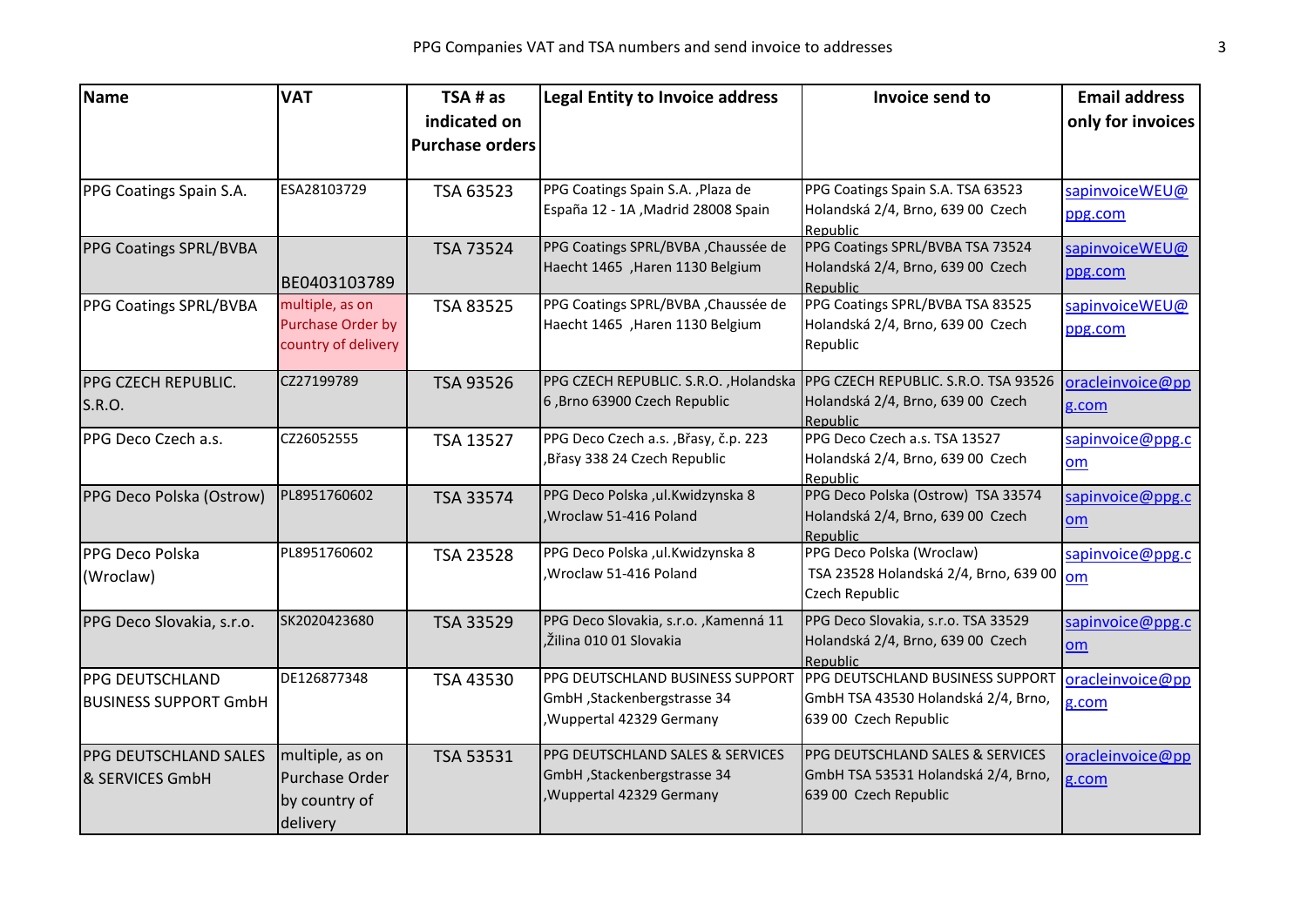| <b>Name</b>                  | <b>VAT</b>          | TSA # as               | <b>Legal Entity to Invoice address</b>                        | Invoice send to                       | <b>Email address</b> |
|------------------------------|---------------------|------------------------|---------------------------------------------------------------|---------------------------------------|----------------------|
|                              |                     | indicated on           |                                                               |                                       | only for invoices    |
|                              |                     | <b>Purchase orders</b> |                                                               |                                       |                      |
|                              |                     |                        |                                                               |                                       |                      |
| <b>PPG Distribution</b>      | FR63085580983       | TSA 63532              | PPG Distribution , ZONE INDUSTRIELLE                          | PPG Distribution TSA 63532 Holandská  | sapinvoiceWEU@       |
|                              |                     |                        | INGRE, Saint Jean de la Ruelle 45143                          | 2/4, Brno, 639 00 Czech Republic      | ppg.com              |
|                              |                     |                        | France                                                        |                                       |                      |
| PPG Europe BV                | multiple, as on     | TSA 73533              | PPG Europe BV , Amsterdamseweg 14                             | PPG Europe BV TSA 73533 Holandská     | sapinvoiceWEU@       |
|                              | Purchase Order by   |                        | Uithoorn 1422 AD Netherlands                                  | 2/4, Brno, 639 00 Czech Republic      | ppg.com              |
|                              | country of delivery |                        |                                                               |                                       |                      |
| PPG Europe BV - LSPE         | NL818620511B01      | TSA 83534              | PPG Europe BV - LSPE                                          | PPG Europe BV - LSPE TSA 83534        | sapinvoiceWEU@       |
|                              |                     |                        | ,Amsterdamseweg 14, Uithoorn 1422                             | Holandská 2/4, Brno, 639 00 Czech     | ppg.com              |
|                              |                     |                        | AD Netherlands                                                | Republic                              |                      |
| <b>PPG Finance BV</b>        | NL814950899B01      | TSA 93535              | PPG Finance BV , Amsterdamseweg 14                            | PPG Finance BV TSA 93535 Holandská    | sapinvoiceWEU@       |
|                              |                     |                        | Uithoorn 1422 AD Netherlands                                  | 2/4, Brno, 639 00 Czech Republic      | ppg.com              |
| <b>PPG FRANCE BUSINESS</b>   | FR15493205231       | TSA 13536              | PPG FRANCE BUSINESS SUPPORT, 3                                | PPG FRANCE BUSINESS SUPPORT TSA       | oracleinvoice@pp     |
| <b>SUPPORT</b>               |                     |                        | Z.A.E. Les Dix Muids, Marly 59770                             | 13536 Holandská 2/4, Brno, 639 00     | g.com                |
|                              |                     |                        | France                                                        | Czech Republic                        |                      |
| <b>PPG FRANCE</b>            | FR08493275101       | TSA 23537              | PPG FRANCE MANUFACTURING. SAS                                 | PPG FRANCE MANUFACTURING. SAS         | oracleinvoice@pp     |
| MANUFACTURING. SAS           |                     |                        | SAULTAIN, Route d'Estreux - BP 6, SAULTAIN                    | TSA 23537 Holandská 2/4, Brno, 639 00 | g.com                |
|                              |                     |                        | CEDEX 59990 France                                            | Czech Republic                        |                      |
| <b>PPG Holdco SAS</b>        | FR77413492042       | <b>TSA 33538</b>       | PPG Holdco SAS , Immeuble Union                               | PPG Holdco SAS TSA 33538 Holandská    | sapinvoiceWEU@       |
|                              |                     |                        | Square 1, Rue de l'Union CS10055, Rueil                       | 2/4, Brno, 639 00 Czech Republic      | ppg.com              |
|                              | ESB64281231         |                        | <b>Malmaison 92500 France</b><br>PPG IBERICA BUSINESS SUPPORT | PPG IBERICA BUSINESS SUPPORT TSA      |                      |
| <b>PPG IBERICA BUSINESS</b>  |                     | TSA 43539              | ,Carretera de Gracia a Manresa, Km.                           | 43539 Holandská 2/4, Brno, 639 00     | oracleinvoice@pp     |
| <b>SUPPORT</b>               |                     |                        | 19,2, Rubi, Barcelona 08191 Spain                             | Czech Republic                        | g.com                |
|                              |                     |                        |                                                               |                                       |                      |
| PPG IBERICA S.A.             | ESA08700973         | TSA 53540              | PPG IBERICA S.A., Carretera de Gracia a                       | PPG IBERICA S.A. TSA 53540 Holandská  | oracleinvoice@pp     |
|                              |                     |                        | Manresa, Km. 19,2, Rubi, Barcelona                            | 2/4, Brno, 639 00 Czech Republic      | g.com                |
|                              |                     |                        | 08191 Spain                                                   |                                       |                      |
| <b>PPG IBERICA SALES AND</b> | ESB08255234         | TSA 63541              | PPG IBERICA SALES AND SERVICES S.L.                           | PPG IBERICA SALES AND SERVICES S.L.   | oracleinvoice@pp     |
| <b>SERVICES S.L.</b>         |                     |                        | Carretera de Gracia a Manresa, Km.                            | TSA 63541 Holandská 2/4, Brno, 639 00 | g.com                |
|                              |                     |                        | 19,2, Rubi, Barcelona 08191 Spain                             | Czech Republic                        |                      |
|                              |                     |                        |                                                               |                                       |                      |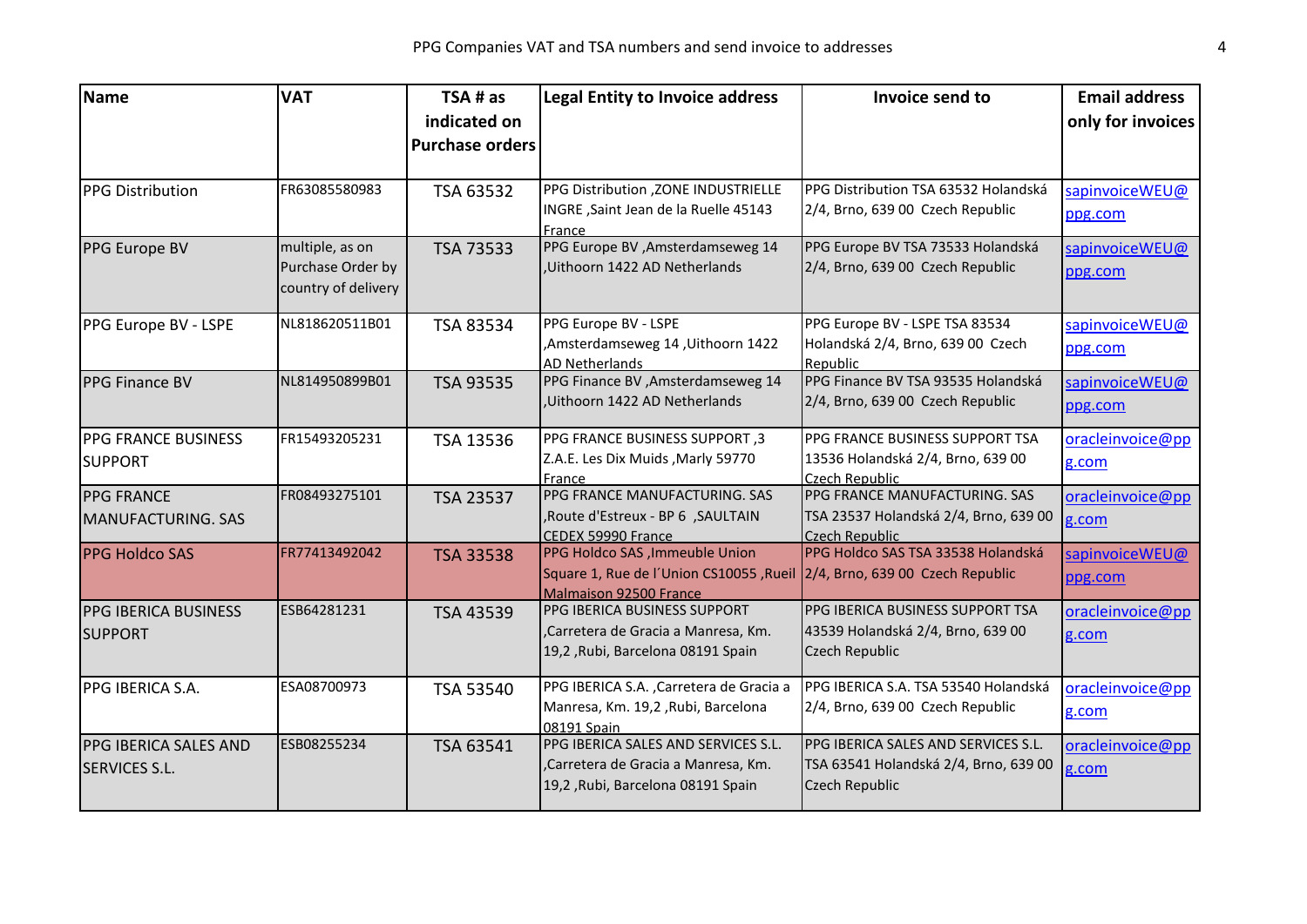| Name                                    | <b>VAT</b>          | TSA # as               | <b>Legal Entity to Invoice address</b>                                   | Invoice send to                               | <b>Email address</b> |
|-----------------------------------------|---------------------|------------------------|--------------------------------------------------------------------------|-----------------------------------------------|----------------------|
|                                         |                     | indicated on           |                                                                          |                                               | only for invoices    |
|                                         |                     | <b>Purchase orders</b> |                                                                          |                                               |                      |
|                                         |                     |                        |                                                                          |                                               |                      |
| <b>PPG IBERICA SALES AND</b>            | PT980349958         | TSA 73542              | PPG IBERICA SALES AND SERVICES. S.L.                                     | PPG IBERICA SALES AND SERVICES. S.L.          | oracleinvoice@pp     |
| SERVICES. S.L.                          |                     |                        | (PORTUGUESE BRANCH), Parque                                              | (PORTUGUESE BRANCH) TSA 73542                 | g.com                |
| (PORTUGUESE BRANCH)                     |                     |                        | Fornecedores Autoeuropa, Lote 11,                                        | Holandská 2/4, Brno, 639 00 Czech             |                      |
|                                         |                     |                        | Quinta da Marquesa , Quinta do Anjo -<br>Palmela 2950-683 Portugal       | Republic                                      |                      |
| PPG Ind. Coatings BV                    | NL811238283B01      | TSA 93544              | PPG Ind. Coatings BV , Antennestraat 3                                   | PPG Ind. Coatings BV TSA 93544                | sapinvoiceWEU@       |
|                                         |                     |                        | ,Veenendaal 3903 LZ Netherlands                                          | Holandská 2/4, Brno, 639 00 Czech             | ppg.com              |
|                                         |                     |                        |                                                                          | Republic                                      |                      |
| PPG INDUSTRIES (SWEDEN) multiple, as on |                     | TSA 23546              | PPG INDUSTRIES (SWEDEN) AB, PO Box                                       | PPG INDUSTRIES (SWEDEN) AB TSA                | oracleinvoice@pp     |
| AB                                      | Purchase Order by   |                        | 9202, Göteborg 40095 Sweden                                              | 23546 Holandská 2/4, Brno, 639 00             | g.com                |
|                                         | country of delivery |                        |                                                                          | Czech Republic                                |                      |
| PPG Industries (UK) Ltd                 | GB559013248         | TSA 33547              | PPG Industries (UK) Ltd , PO Box 162,                                    | PPG Industries (UK) Ltd TSA 33547             | oracleinvoice@pp     |
|                                         |                     |                        | Needham Road , Stowmarket, Suffolk                                       | Holandská 2/4, Brno, 639 00 Czech             | g.com                |
|                                         |                     |                        | IP14 2ZR England                                                         | Republic                                      |                      |
| PPG Industries (UK) Ltd                 | GB559013248         | TSA 43548              | PPG Industries (UK) Ltd , PO Box 162,                                    | PPG Industries (UK) Ltd TSA 43548             | oracleinvoice@pp     |
|                                         |                     |                        | Needham Road , Stowmarket, Suffolk                                       | Holandská 2/4, Brno, 639 00 Czech             | g.com                |
| PPG Industries (UK) Ltd                 | GB559013248         | TSA 63559              | IP14 2ZR England<br>PPG Industries (UK) Ltd , PO Box 162,                | Republic<br>PPG Industries (UK) Ltd TSA 63559 | oracleinvoice@pp     |
|                                         |                     |                        | Needham Road , Stowmarket, Suffolk                                       | Holandská 2/4, Brno, 639 00 Czech             |                      |
|                                         |                     |                        | IP14 2ZR England                                                         | Republic                                      | g.com                |
| PPG INDUSTRIES (UK) LTD.                | GB559013248         | TSA 53549              | PPG INDUSTRIES (UK) LTD. FIBER GLASS                                     | PPG INDUSTRIES (UK) LTD. FIBER GLASS          | oracleinvoice@pp     |
| <b>FIBER GLASS DIVISION</b>             |                     |                        | DIVISION (WIGAN) , PO Box 132 , Wigan,                                   | DIVISION (WIGAN) TSA 53549                    | g.com                |
| (WIGAN)                                 |                     |                        | Lancashire WN2 4XZ England                                               | Holandská 2/4, Brno, 639 00 Czech             |                      |
|                                         |                     |                        |                                                                          | <b>Republic</b>                               |                      |
| <b>PPG Coatings SPRL/BVBA</b>           | BE0403103789        | TSA 63550              | PPG INDUSTRIES BELGIUM BVBA                                              | PPG Coatings SPRL/BVBA TSA 63550              | oracleinvoice@pp     |
|                                         |                     |                        | ,Chaussée de Haecht 1465, Haren 1130<br><b>Belgium</b>                   | Holandská 2/4, Brno, 639 00 Czech<br>Republic | g.com                |
| <b>PPG INDUSTRIES EUROPE</b>            | multiple, as on     | TSA 73551              | PPG INDUSTRIES EUROPE S.A.R.L., Route PPG INDUSTRIES EUROPE S.A.R.L. TSA |                                               | oracleinvoice@pp     |
| S.A.R.L.                                | Purchase Order by   |                        | de Gilly 32, Rolle 1180 Switzerland                                      | 73551 Holandská 2/4, Brno, 639 00             | g.com                |
|                                         | country of delivery |                        |                                                                          | Czech Republic                                |                      |
|                                         |                     |                        |                                                                          |                                               |                      |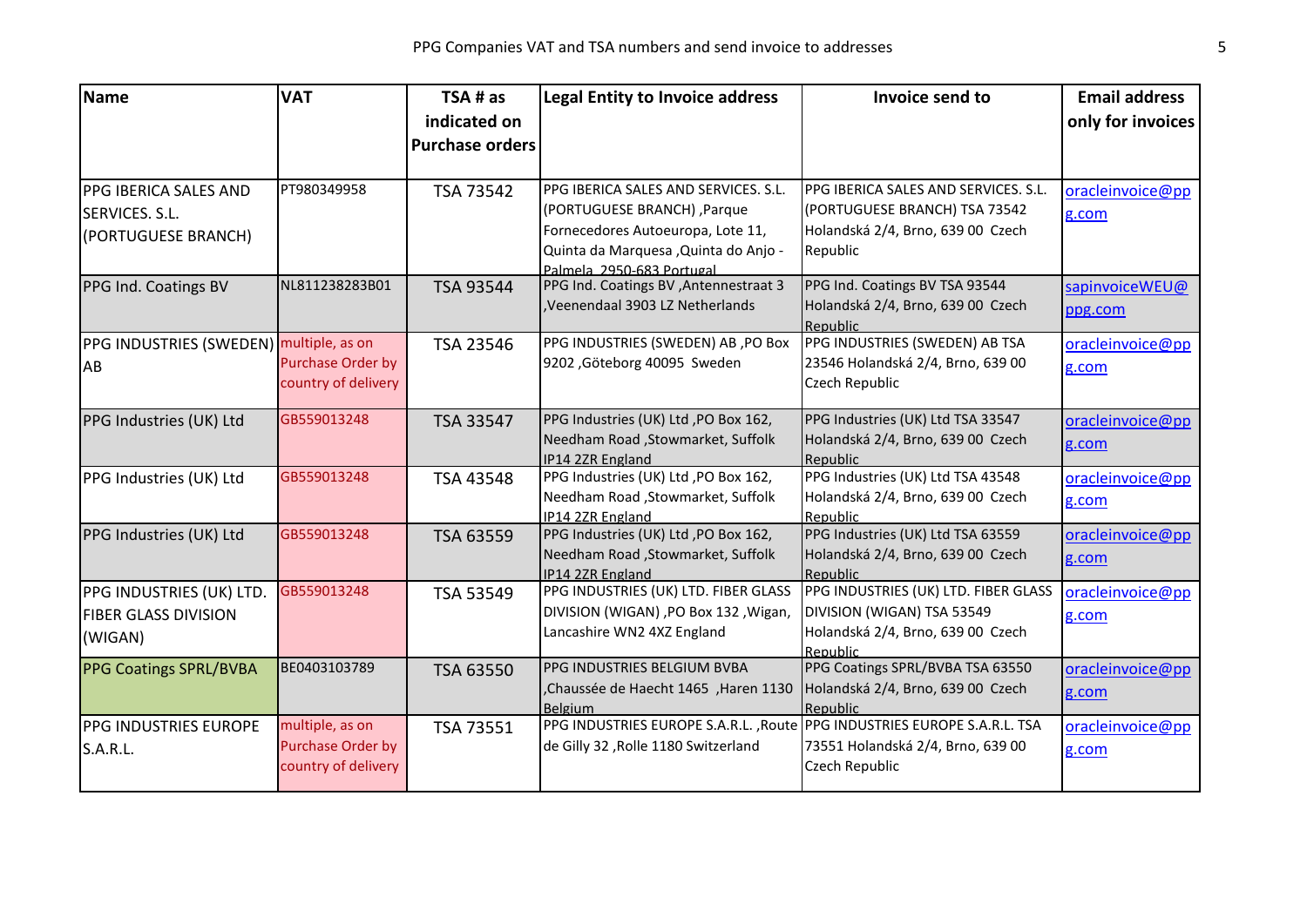| <b>Name</b>                             | <b>VAT</b>       | TSA # as               | <b>Legal Entity to Invoice address</b>                                   | Invoice send to                                     | <b>Email address</b> |
|-----------------------------------------|------------------|------------------------|--------------------------------------------------------------------------|-----------------------------------------------------|----------------------|
|                                         |                  | indicated on           |                                                                          |                                                     | only for invoices    |
|                                         |                  | <b>Purchase orders</b> |                                                                          |                                                     |                      |
|                                         |                  |                        |                                                                          |                                                     |                      |
| <b>PPG INDUSTRIES FIBER</b>             | NL001610764B01   | TSA 83552              | PPG INDUSTRIES FIBER GLASS B.V.                                          | PPG INDUSTRIES FIBER GLASS B.V.                     | oracleinvoice@pp     |
| GLASS B.V. (HOOGEZAND)                  |                  |                        | (HOOGEZAND), Energieweg 3                                                | (HOOGEZAND) TSA 83552 Holandská                     | g.com                |
|                                         |                  |                        | Westerbroek 9608 PZ Netherlands                                          | 2/4, Brno, 639 00 Czech Republic                    |                      |
| <b>PPG INDUSTRIES FRANCE</b>            | FR96558800926    | TSA 93553              | PPG INDUSTRIES FRANCE S.A.S., 3 Z.A.E.                                   | PPG INDUSTRIES FRANCE S.A.S. TSA                    | oracleinvoice@pp     |
| <b>S.A.S.</b>                           |                  |                        | Les Dix Muids, Marly 59770 France                                        | 93553 Holandská 2/4, Brno, 639 00                   | g.com                |
|                                         |                  |                        |                                                                          | Czech Republic                                      |                      |
| <b>PEINTURES DE PARIS</b>               | FR81602058653    | <b>TSA 43503</b>       | PEINTURES DE PARIS, 41 Bis Rue du                                        | PEINTURES DE PARIS TSA 43503                        | sapinvoice           |
|                                         |                  |                        | Château , Rueil Malmaison 92500 France Holandská 2/4, Brno, 639 00 Czech | Republic                                            |                      |
|                                         |                  |                        |                                                                          |                                                     | WEU@ppg              |
|                                         |                  |                        |                                                                          |                                                     | .com                 |
| PPG INDUSTRIES ITALIA SRL IT00800490062 |                  | TSA 13554              | PPG INDUSTRIES ITALIA SPA, Via Serra 1                                   | PPG INDUSTRIES ITALIA SRL TSA 13554                 | oracleinvoice@pp     |
|                                         |                  |                        | ,Quattordio (AL) 15028 Italy                                             | Holandská 2/4, Brno, 639 00 Czech                   | g.com                |
|                                         |                  |                        |                                                                          | Republic                                            |                      |
| <b>PPG INDUSTRIES</b>                   | DE812095181      | TSA 23555              | PPG INDUSTRIES LACKFABRIK GmbH                                           | PPG INDUSTRIES LACKFABRIK GmbH TSA oracleinvoice@pp |                      |
| <b>LACKFABRIK GmbH</b>                  |                  |                        | ,Stackenbergstrasse 34, Wuppertal<br>42329 Germany                       | 23555 Holandská 2/4, Brno, 639 00<br>Czech Republic | g.com                |
| <b>PPG INDUSTRIES</b>                   | NL814566637B01 ( | TSA 33556              | PPG INDUSTRIES NETHERLANDS B.V.                                          | PPG INDUSTRIES NETHERLANDS B.V.                     | oracleinvoice@pp     |
| NETHERLANDS B.V.                        | see on Purchase  |                        | ,Energieweg 3 ,Westerbroek 9608 PZ                                       | TSA 33556 Holandská 2/4, Brno, 639 00               | g.com                |
|                                         | Order)           |                        | <b>Netherlands</b>                                                       | <b>Czech Republic</b>                               |                      |
| <b>PPG INDUSTRIES</b>                   | NL814566637B01   | TSA 43557              | PPG INDUSTRIES NETHERLANDS B.V.                                          | PPG INDUSTRIES NETHERLANDS B.V.                     | sapinvoiceWEU@       |
| NETHERLANDS B.V.                        | (see on Purchase |                        | ,Energieweg 3 ,Westerbroek 9608 PZ                                       | TSA 43557 Holandská 2/4, Brno, 639 00               | ppg.com              |
|                                         | Order)           |                        | Netherlands                                                              | Czech Republic                                      |                      |
| PPG INDUSTRIES POLAND                   | multiple, as on  | TSA 53558              | PPG INDUSTRIES POLAND SP. Z O.O., ul.                                    | PPG INDUSTRIES POLAND SP. Z O.O. TSA                | oracleinvoice@pp     |
| SP. Z O.O.                              | Purchase Order   |                        | Portowa 28, Gliwice 44 100 Poland                                        | 53558 Holandská 2/4, Brno, 639 00                   | g.com                |
|                                         | by country of    |                        |                                                                          | Czech Republic                                      |                      |
|                                         | delivery         |                        |                                                                          |                                                     |                      |
| PPG Industries Sales, Inc.              | FR92343767380    | TSA 13545              | PPG Industries Sales, Inc. (French                                       | PPG Industries Sales, Inc. (French                  | oracleinvoice@pp     |
| (French branch)                         |                  |                        | branch), Immeuble Union Square 1, Rue                                    | branch) TSA 13545 Holandská 2/4, Brno, g.com        |                      |
|                                         |                  |                        | de l'Union CS10055, Rueil Malmaison                                      | 639 00 Czech Republic                               |                      |
|                                         |                  |                        | 92500 France                                                             |                                                     |                      |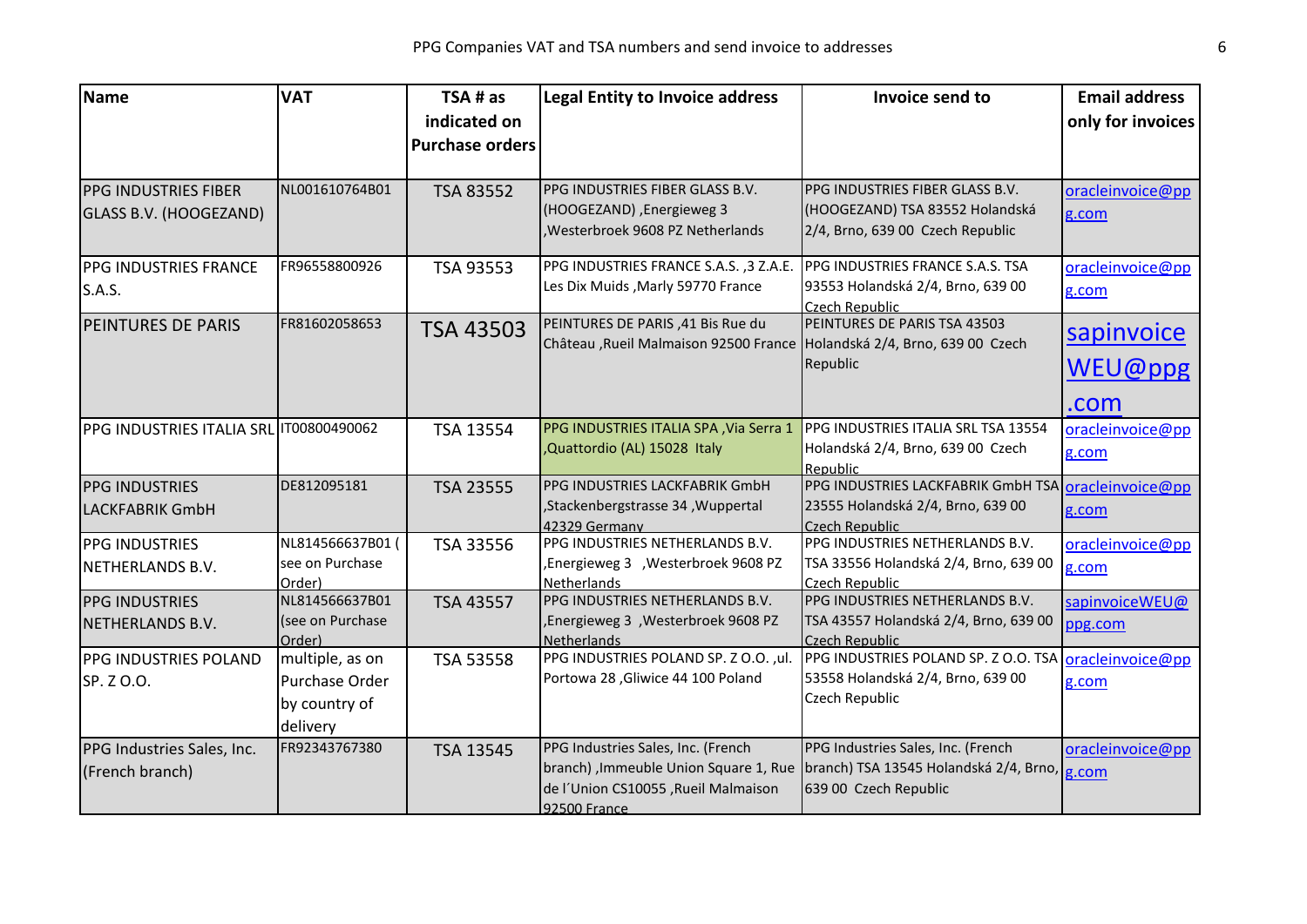| Name                          | <b>VAT</b>          | TSA # as               | Legal Entity to Invoice address                                            | Invoice send to                                            | <b>Email address</b> |
|-------------------------------|---------------------|------------------------|----------------------------------------------------------------------------|------------------------------------------------------------|----------------------|
|                               |                     | indicated on           |                                                                            |                                                            | only for invoices    |
|                               |                     | <b>Purchase orders</b> |                                                                            |                                                            |                      |
|                               |                     |                        |                                                                            |                                                            |                      |
| <b>PPG ITALIA BUSINESS</b>    | IT04992030967       | TSA 73560              | PPG INDUSTRIES ITALIA SPA, Via Serra 1                                     | PPG ITALIA BUSINESS SUPPORT SRL TSA                        | oracleinvoice@pp     |
| <b>SUPPORT SRL</b>            |                     |                        | ,Quattordio (AL) 15028 Italy                                               | 73560 Holandská 2/4, Brno, 639 00<br>Czech Republic        | g.com                |
| <b>PPG ITALIA SALES &amp;</b> | IT04992000960       | TSA 83561              | PPG INDUSTRIES ITALIA SPA, Via Serra 1                                     | PPG ITALIA SALES & SERVICES SRL TSA                        | oracleinvoice@pp     |
| <b>SERVICES SRL</b>           |                     |                        | ,Quattordio (AL) 15028 Italy                                               | 83561 Holandská 2/4, Brno, 639 00<br><b>Czech Republic</b> | g.com                |
| PPG Perfmnc Ctngs UK ltd.     | GB623901654         | TSA 93562              | PPG Perfmnc Ctngs UK ltd., Micro House PPG Perfmnc Ctngs UK ltd. TSA 93562 |                                                            | sapinvoiceUKIR@p     |
|                               |                     |                        | Station Approach Wood S, Alfreton<br>DE55 7JR England                      | Holandská 2/4, Brno, 639 00 Czech<br>Republic              | pg.com               |
| PPG Polifarb Cieszyn SA       | PL5480075264        | TSA 13563              | PPG Polifarb Cieszyn SA ,ul. Chemikow                                      | PPG Polifarb Cieszyn SA TSA 13563                          | sapinvoice@ppg.c     |
|                               |                     |                        | 16 ,Cieszyn 43-400 Poland                                                  | Holandská 2/4, Brno, 639 00 Czech<br>Republic              | <b>om</b>            |
| <b>PPG Retail France</b>      | multiple, as on     | TSA 23564              | PPG Retail France, Route de Thennes,                                       | PPG Retail France TSA 23564 Holandská                      | sapinvoiceWEU@       |
|                               | Purchase Order by   |                        | Zone Industrielle , MOREUIL 80110                                          | 2/4, Brno, 639 00 Czech Republic                           | ppg.com              |
|                               | country of delivery |                        | France                                                                     |                                                            |                      |
| <b>PPG REVESTIMENTOS</b>      | PT503102890         | TSA 33565              | <b>PPG REVESTIMENTOS PARA</b>                                              | PPG REVESTIMENTOS PARA                                     | oracleinvoice@pp     |
| <b>PARA AUTOMOVEIS AEIE</b>   |                     |                        | AUTOMOVEIS AEIE, Parque                                                    | <b>AUTOMOVEIS AEIE TSA 33565</b>                           | g.com                |
|                               |                     |                        | Fornecedores Autoeuropa, Lote 11,                                          | Holandská 2/4, Brno, 639 00 Czech                          |                      |
|                               |                     |                        | Quinta da Marquesa , Quinta do Anjo -<br>Palmela 2950-683 Portugal         | Republic                                                   |                      |
| <b>PPG SCANDINAVIA</b>        | DK17010433          | TSA 63568              | PPG SCANDINAVIA , Midtager 29                                              | PPG SCANDINAVIA TSA 63568                                  | oracleinvoice@pp     |
|                               |                     |                        | ,Brondby 2605 Denmark                                                      | Holandská 2/4, Brno, 639 00 Czech                          | g.com                |
|                               |                     |                        |                                                                            | Republic                                                   |                      |
| <b>PPG SERVICE SUD SRL</b>    | IT01920230065       | TSA 73569              | PPG INDUSTRIES ITALIA SPA, Via Serra 1                                     | PPG SERVICE SUD SRL TSA 73569                              | oracleinvoice@pp     |
|                               |                     |                        | ,Quattordio (AL) 15028 Italy                                               | Holandská 2/4, Brno, 639 00 Czech<br>Republic              | g.com                |
| PPG Switzerland GmbH,         | CHE101305129        | TSA 23501              | PPG Switzerland GmbH,                                                      | PPG Switzerland GmbH,                                      | oracleinvoice@pp     |
| Zweigniederlassung            | <b>TVA</b>          |                        | Zweigniederlassung Volketswil,                                             | Zweigniederlassung Volketswil TSA                          | g.com                |
| Volketswil                    |                     |                        | Sandbüelstrasse 8, Volketswil, CH 8604                                     | 23501 Holandská 2/4, Brno, 639 00                          |                      |
|                               |                     |                        | Switzerland                                                                | Czech Republic                                             |                      |